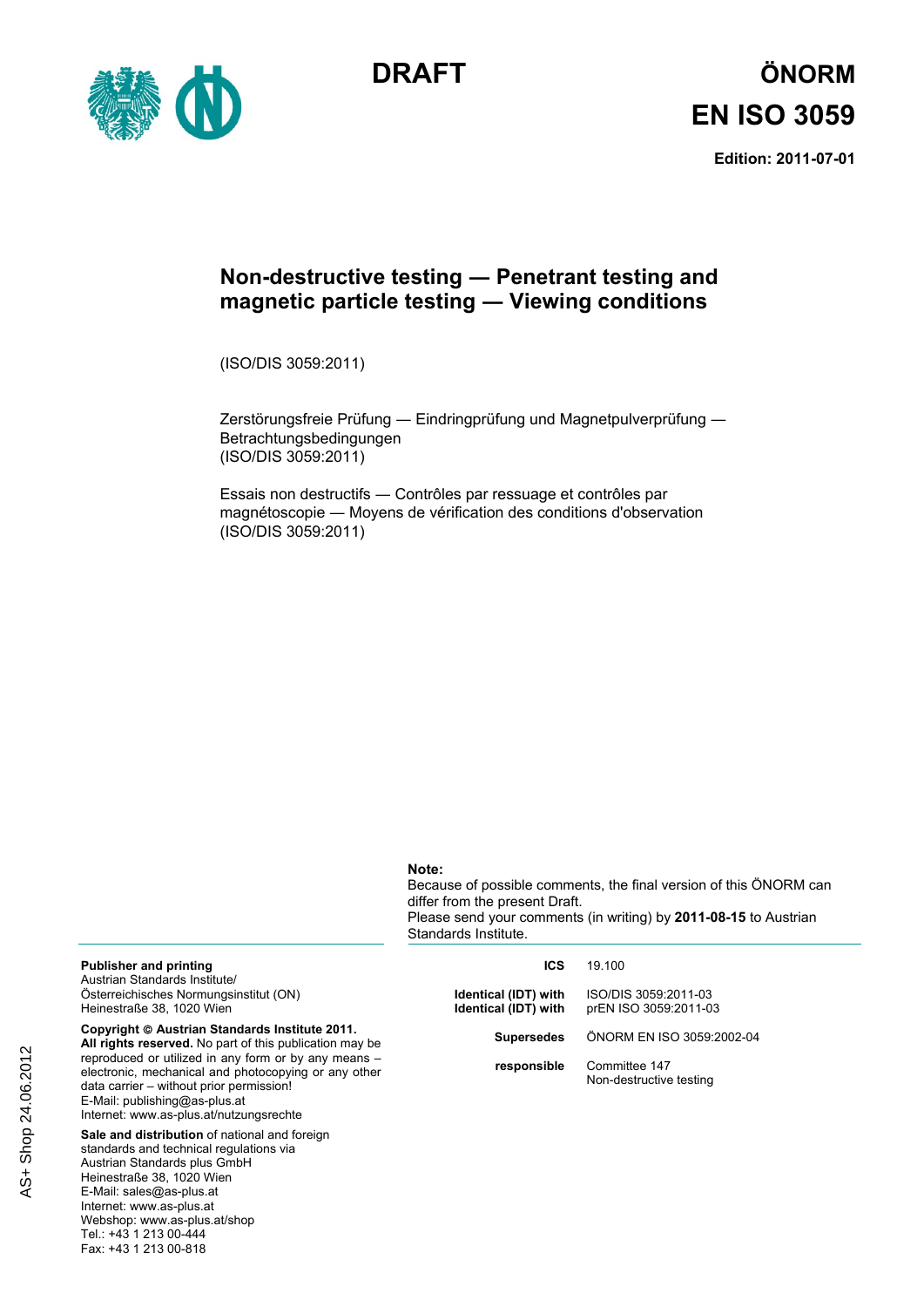#### **Explanations concerning Draft**

The present Draft European Standard **EN ISO 3059** has been submitted to CEN members for voting. In case of a positive result of the voting as required by CEN/CENELEC regulations, this Draft will be published as EN.

Like all member organizations of CEN, Austrian Standards Institute is basically obliged to implement European Standards in Austria and to withdraw conflicting standards.

**Austrian Standards Institute herewith submits this Draft of a European Standard as Draft ÖNORM to public enquiry and information.** 

#### **Comments on this Draft**

Please find below some practical instructions intended to offer you and the responsible committee assistance for the processing of comments and proposals for modification:

| Form                          | For your comments/proposals for change, please use the relevant form<br>available from Internet. Download under<br>http://www.as-institute.at/en/standards/developing-standards/offer-<br>solutions/comments/<br>or use the Draft Standard Portal<br>http://www.as-institute.at/en/standards/draft-standard-portal/                          |
|-------------------------------|----------------------------------------------------------------------------------------------------------------------------------------------------------------------------------------------------------------------------------------------------------------------------------------------------------------------------------------------|
| <b>Structure</b>              | Please use a new line for each comment. This facilitates the attribution<br>of the comments received to the different clauses and chapters of the re-<br>spective Draft.                                                                                                                                                                     |
| Language                      | Please formulate technical comments on European Standards if possi-<br>ble in English, since English is the common working language of<br>the most European standardizing bodies.<br>Editorial and/or linguistic proposals for change/improvement of Ger-<br>man versions of European Standards shall (certainly) be submitted in<br>German. |
| <b>Script/Format</b>          | Please use the script "Arial" with 9 pt font size.<br>Please do not change the formats.                                                                                                                                                                                                                                                      |
| <b>Dispatch</b>               | Please send your comments by E-Mail to the responsible Committee<br>Manager (bettina.seit @as-institute.at)                                                                                                                                                                                                                                  |
| Aspects concerning patent law | The recipients of this Draft ÖNORM are requested to add information on<br>any patent rights known to their comments and to provide supporting<br>documentation, if available.                                                                                                                                                                |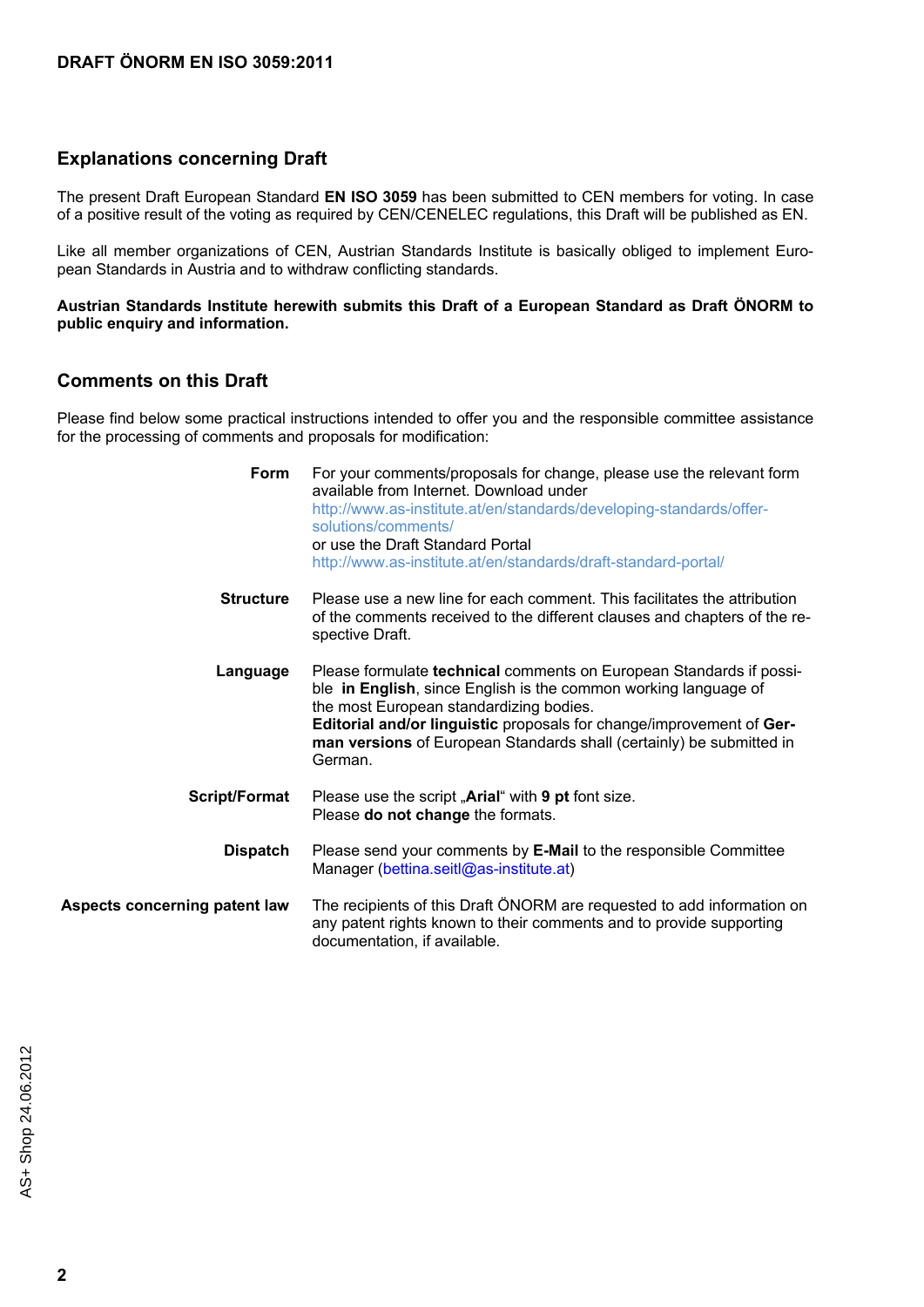# EUROPEAN STANDARD NORME EUROPÉENNE EUROPÄISCHE NORM

# **DRAFT prEN ISO 3059**

March 2011

ICS 19.100 Will supersede EN ISO 3059:2001

English Version

#### Non-destructive testing - Penetrant testing and magnetic particle testing - Viewing conditions (ISO/DIS 3059:2011)

Essais non destructifs - Contrôles par ressuage et contrôles par magnétoscopie - Moyens de vérification des conditions d'observation (ISO/DIS 3059:2011)

 Zerstörungsfreie Prüfung - Eindringprüfung und Magnetpulverprüfung - Betrachtungsbedingungen (ISO/DIS 3059:2011)

This draft European Standard is submitted to CEN members for parallel enquiry. It has been drawn up by the Technical Committee CEN/TC 138.

If this draft becomes a European Standard, CEN members are bound to comply with the CEN/CENELEC Internal Regulations which stipulate the conditions for giving this European Standard the status of a national standard without any alteration.

This draft European Standard was established by CEN in three official versions (English, French, German). A version in any other language made by translation under the responsibility of a CEN member into its own language and notified to the CEN-CENELEC Management Centre has the same status as the official versions.

CEN members are the national standards bodies of Austria, Belgium, Bulgaria, Croatia, Cyprus, Czech Republic, Denmark, Estonia, Finland, France, Germany, Greece, Hungary, Iceland, Ireland, Italy, Latvia, Lithuania, Luxembourg, Malta, Netherlands, Norway, Poland, Portugal, Romania, Slovakia, Slovenia, Spain, Sweden, Switzerland and United Kingdom.

Recipients of this draft are invited to submit, with their comments, notification of any relevant patent rights of which they are aware and to provide supporting documentation.

**Warning** : This document is not a European Standard. It is distributed for review and comments. It is subject to change without notice and shall not be referred to as a European Standard.



EUROPEAN COMMITTEE FOR STANDARDIZATION COMITÉ EUROPÉEN DE NORMALISATION EUROPÄISCHES KOMITEE FÜR NORMUNG

**Management Centre: Avenue Marnix 17, B-1000 Brussels** 

Ref. No. prEN ISO 3059:2011: E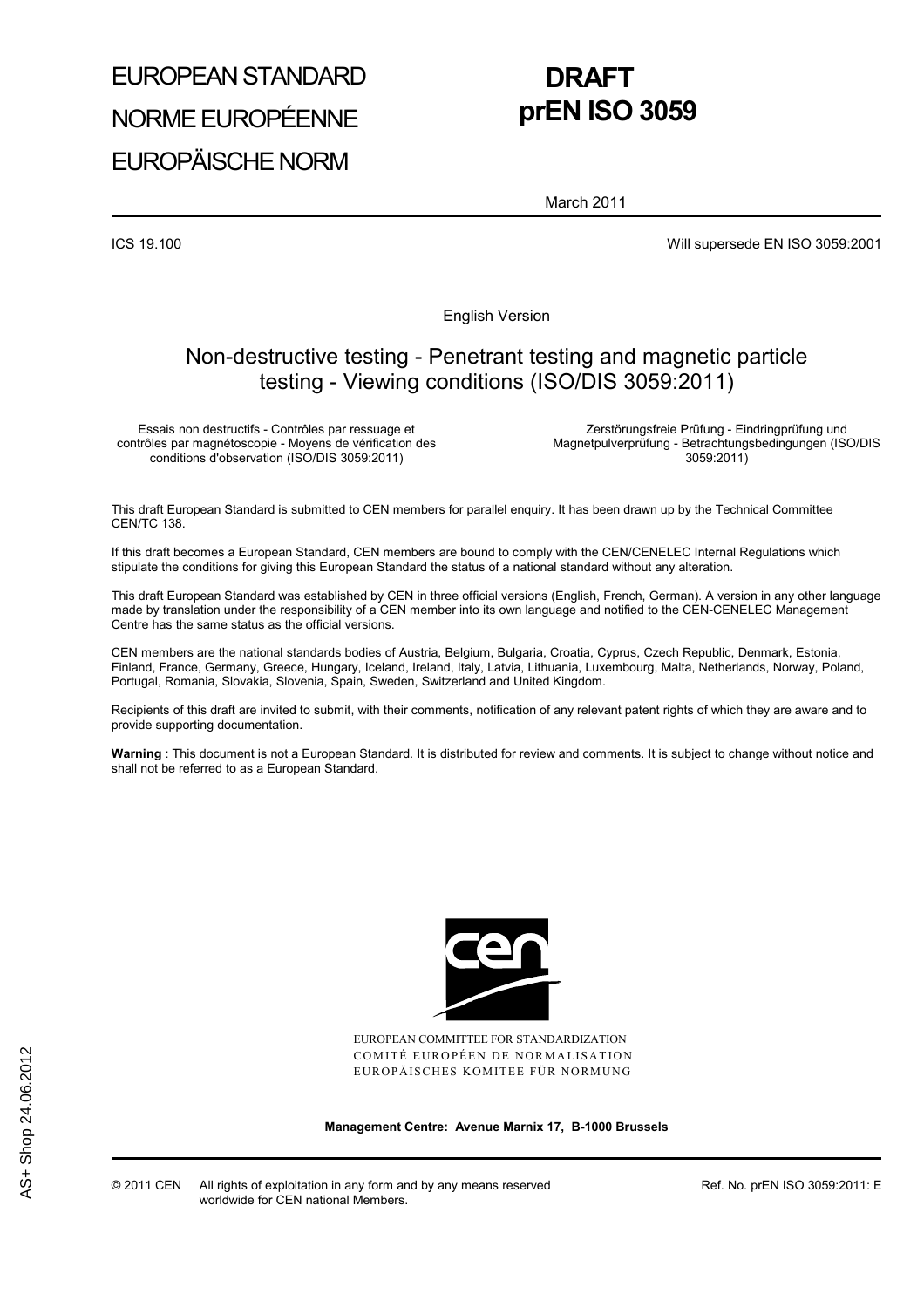| <b>Contents</b> | Page |
|-----------------|------|
|                 |      |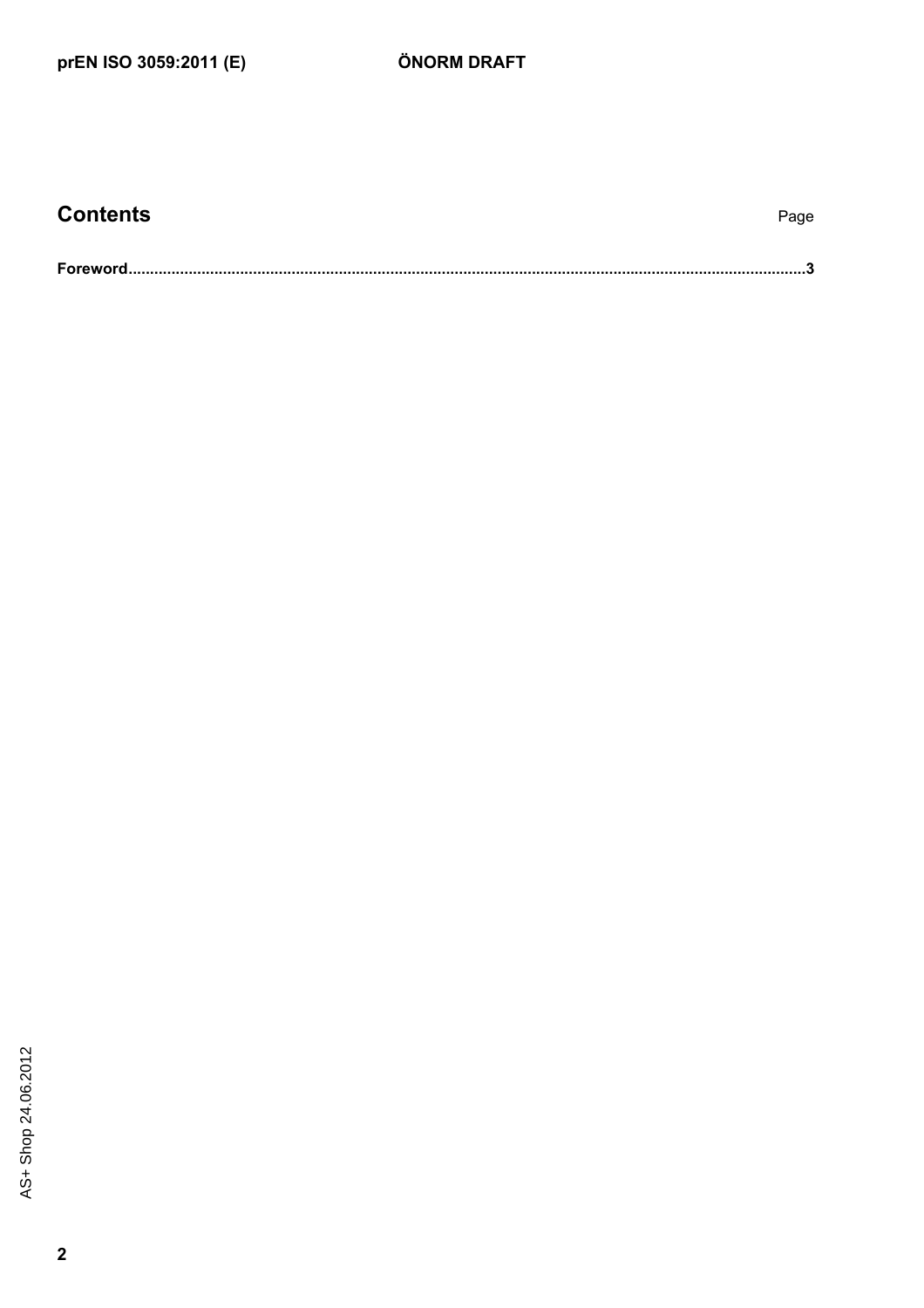#### **Foreword**

This document (prEN ISO 3059:2011) has been prepared by Technical Committee CEN/TC 138 "Nondestructive testing", the secretariat of which is held by AFNOR, in collaboration with Technical Committee ISO/TC 135 "Non-destructive testing".

This document is currently submitted to the parallel Enquiry.

This document will supersede EN ISO 3059:2001.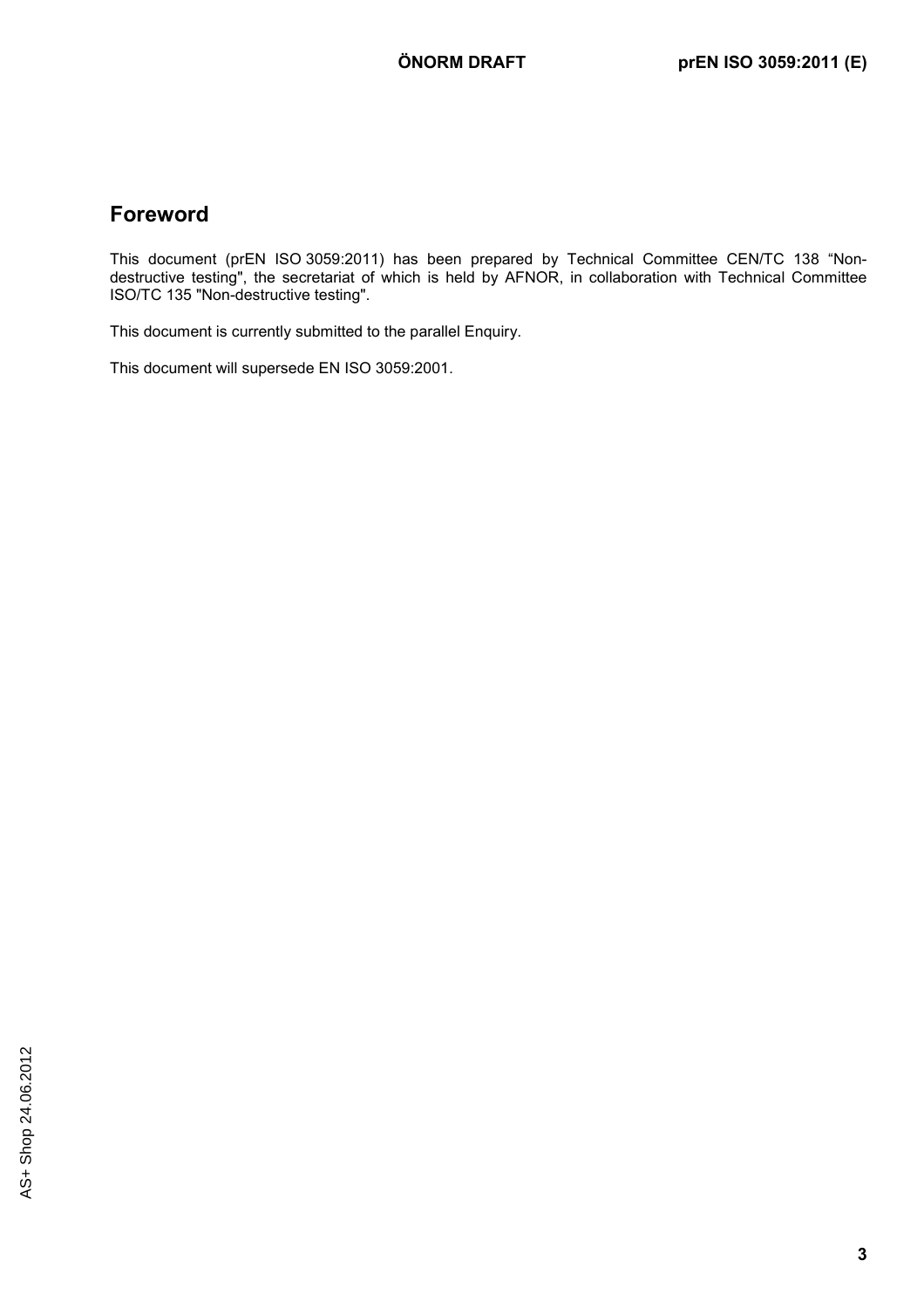**DRAFT INTERNATIONAL STANDARD** ISO/DIS 3059



ISO/TC **135**/SC **2** Secretariat: **ANSI**

**2011-03-17 2011-08-17**

Voting begins on Voting terminates on

INTERNATIONAL ORGANIZATION FOR STANDARDIZATION • МЕЖДУНАРОДНАЯ ОРГАНИЗАЦИЯ ПО СТАНДАРТИЗАЦИИ • ORGANISATION INTERNATIONALE DE NORMALISATION

### **Non-destructive testing — Penetrant testing and magnetic particle testing — Viewing conditions**

*Essais non destructifs — Contrôles par ressuage et contrôles par magnétoscopie — Moyens de vérification des conditions d'observation* 

[Revision of second edition (ISO 3059:2001)]

ICS 19.100

## ISO/CEN PARALLEL PROCESSING

This draft has been developed within the European Committee for Standardization (CEN), and processed under the **CEN-lead** mode of collaboration as defined in the Vienna Agreement.

This draft is hereby submitted to the ISO member bodies and to the CEN member bodies for a parallel five-month enquiry.

Should this draft be accepted, a final draft, established on the basis of comments received, will be submitted to a parallel two-month approval vote in ISO and formal vote in CEN.

**To expedite distribution, this document is circulated as received from the committee secretariat. ISO Central Secretariat work of editing and text composition will be undertaken at publication stage.** 

**Pour accélérer la distribution, le présent document est distribué tel qu'il est parvenu du secrétariat du comité. Le travail de rédaction et de composition de texte sera effectué au Secrétariat central de l'ISO au stade de publication.**

THIS DOCUMENT IS A DRAFT CIRCULATED FOR COMMENT AND APPROVAL. IT IS THEREFORE SUBJECT TO CHANGE AND MAY NOT BE REFERRED TO AS AN INTERNATIONAL STANDARD UNTIL PUBLISHED AS SUCH.

IN ADDITION TO THEIR EVALUATION AS BEING ACCEPTABLE FOR INDUSTRIAL, TECHNOLOGICAL, COMMERCIAL AND USER PURPOSES, DRAFT INTERNATIONAL STANDARDS MAY ON OCCASION HAVE TO BE CONSIDERED IN THE LIGHT OF THEIR POTENTIAL TO BECOME STANDARDS TO WHICH REFERENCE MAY BE MADE IN NATIONAL REGULATIONS.

RECIPIENTS OF THIS DRAFT ARE INVITED TO SUBMIT, WITH THEIR COMMENTS, NOTIFICATION OF ANY RELEVANT PATENT RIGHTS OF WHICH THEY ARE AWARE AND TO PROVIDE SUPPORTING DOCUMENTATION.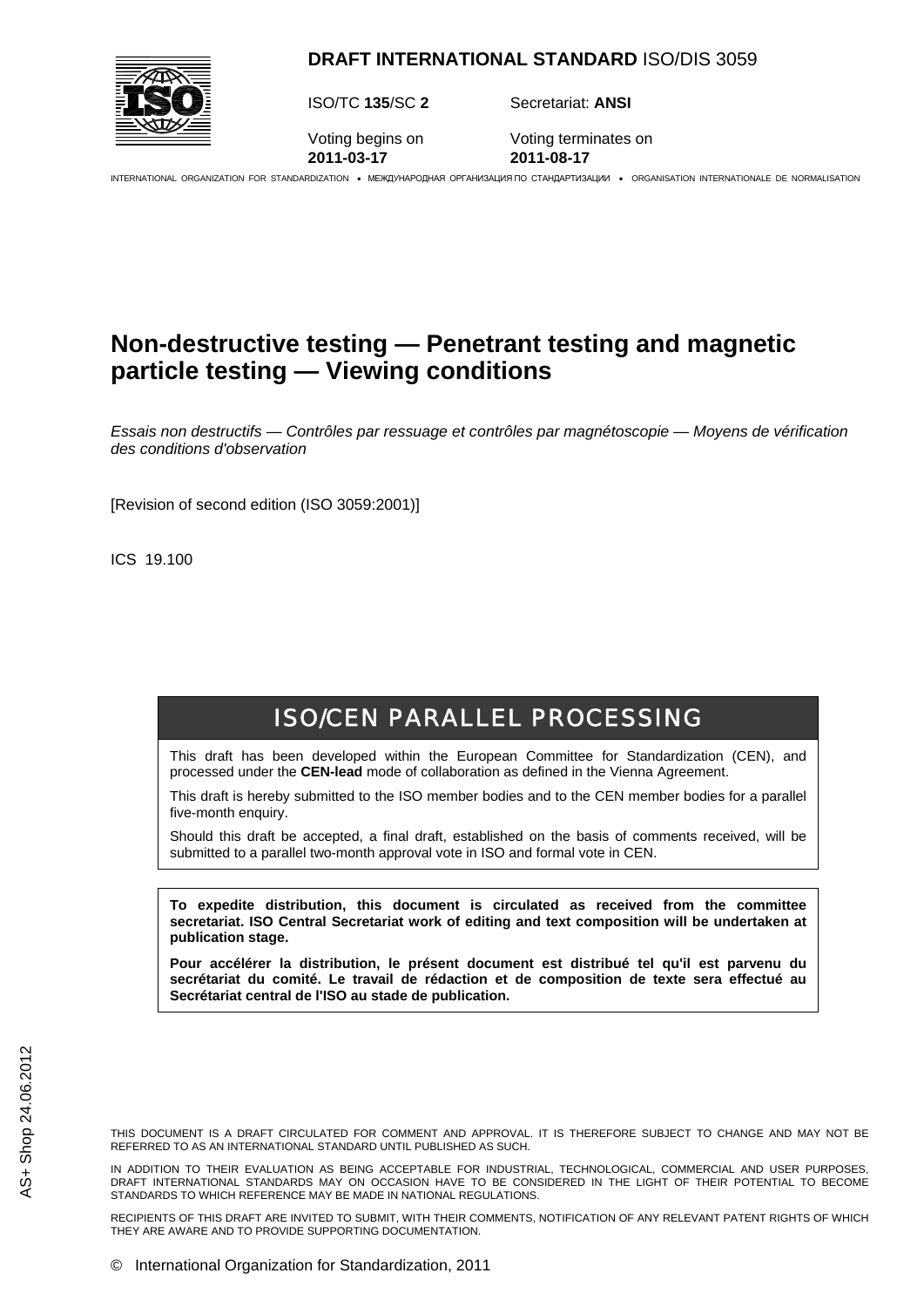#### **Copyright notice**

This ISO document is a Draft International Standard and is copyright-protected by ISO. Except as permitted under the applicable laws of the user's country, neither this ISO draft nor any extract from it may be reproduced, stored in a retrieval system or transmitted in any form or by any means, electronic, photocopying, recording or otherwise, without prior written permission being secured.

Requests for permission to reproduce should be addressed to either ISO at the address below or ISO's member body in the country of the requester.

ISO copyright office Case postale 56 • CH-1211 Geneva 20 Tel. + 41 22 749 01 11 Fax + 41 22 749 09 47 E-mail copyright@iso.org Web www.iso.org

Reproduction may be subject to royalty payments or a licensing agreement.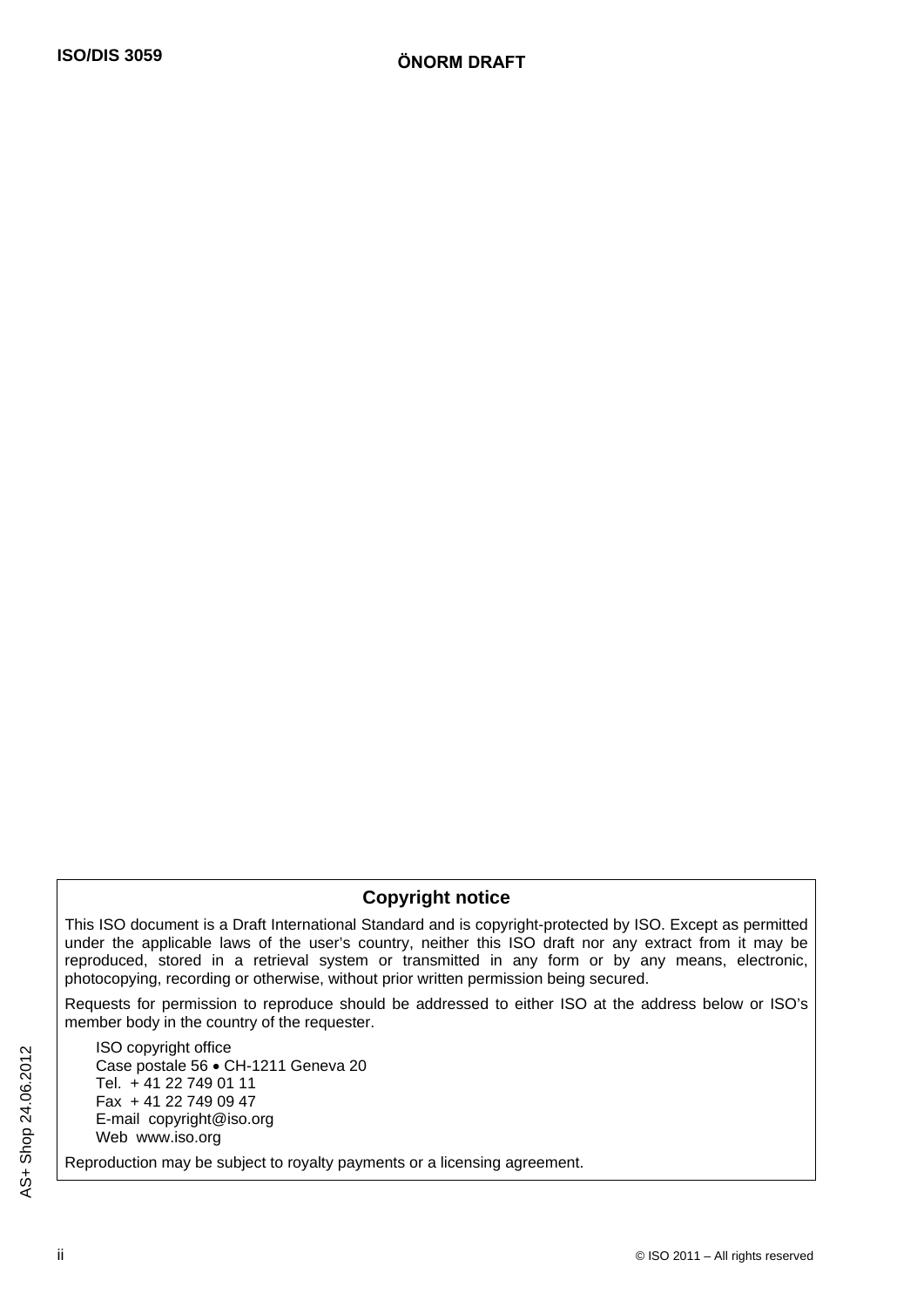### **Contents**

| 1                                   |  |
|-------------------------------------|--|
| $\overline{2}$                      |  |
| 3                                   |  |
| 4                                   |  |
| 5<br>5.1                            |  |
| 5.2<br>5.3                          |  |
| $6\phantom{a}$<br>6.1<br>6.2<br>6.3 |  |
| $\overline{7}$                      |  |
| 8                                   |  |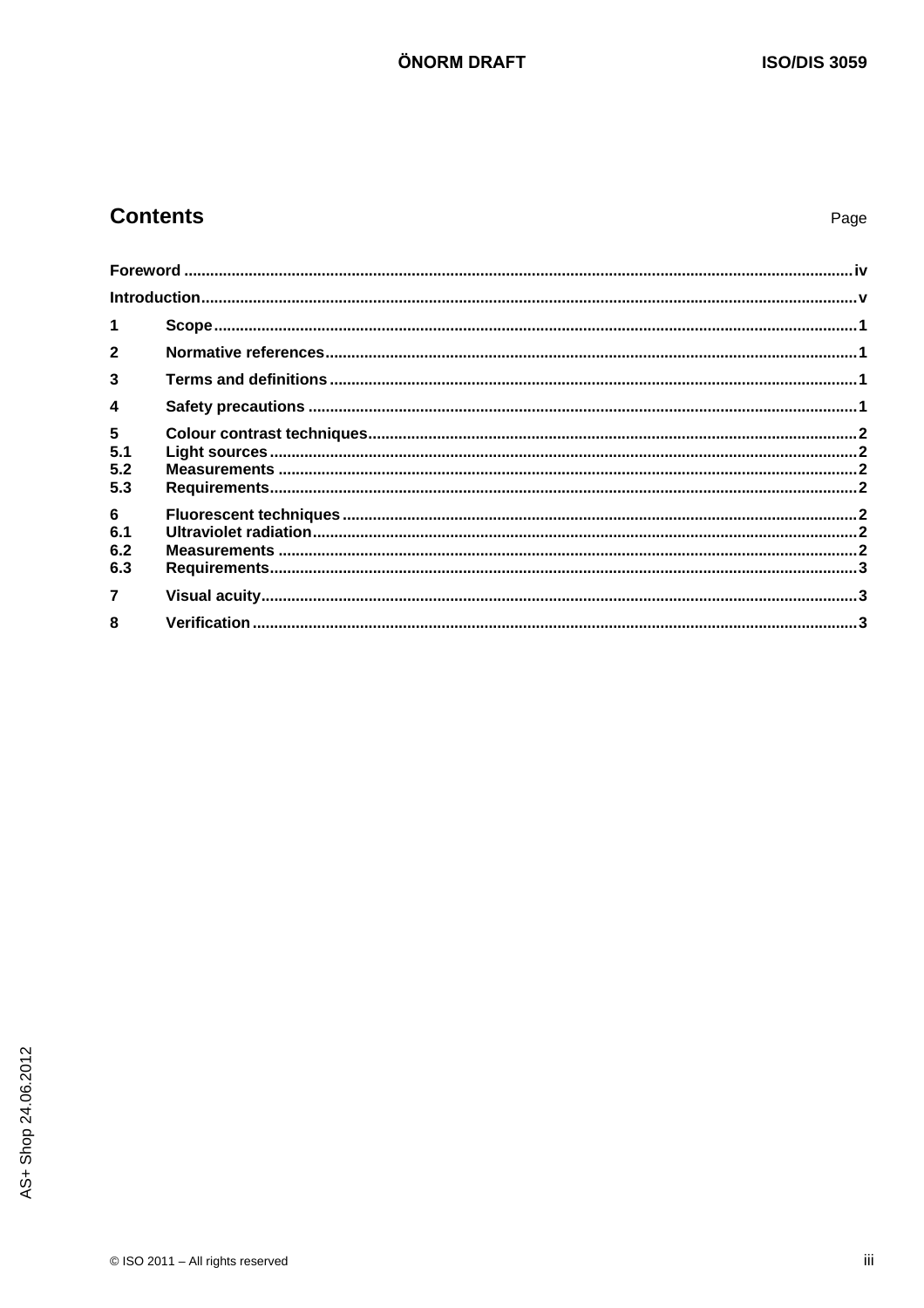#### **Foreword**

ISO (the International Organization for Standardization) is a worldwide federation of national standards bodies (ISO member bodies). The work of preparing International Standards is normally carried out through ISO technical committees. Each member body interested in a subject for which a technical committee has been established has the right to be represented on that committee. International organizations, governmental and non-governmental, in liaison with ISO, also take part in the work. ISO collaborates closely with the International Electrotechnical Commission (IEC) on all matters of electrotechnical standardization.

International Standards are drafted in accordance with the rules given in the ISO/IEC Directives, Part 2.

The main task of technical committees is to prepare International Standards. Draft International Standards adopted by the technical committees are circulated to the member bodies for voting. Publication as an International Standard requires approval by at least 75 % of the member bodies casting a vote.

Attention is drawn to the possibility that some of the elements of this document may be the subject of patent rights. ISO shall not be held responsible for identifying any or all such patent rights.

ISO 3059 was prepared by Technical Committee ISO/TC 135, *Non-destructive testing*, Subcommittee SC 2, and by Technical Committee CEN/TC 138, *Non-destructive testing* in collaboration.

This third edition cancels and replaces the second edition (ISO 3059 : 2001), which has been technically revised.

The main changes are:

- Updating of Normative References;
- Addition of paragraph on terms and definitions;
- Review of requirements for colour contrast and fluorescent techniques;
- Reduction of verification period of irradiation and illuminance meters to 12 months;
- Editorial review of standard.